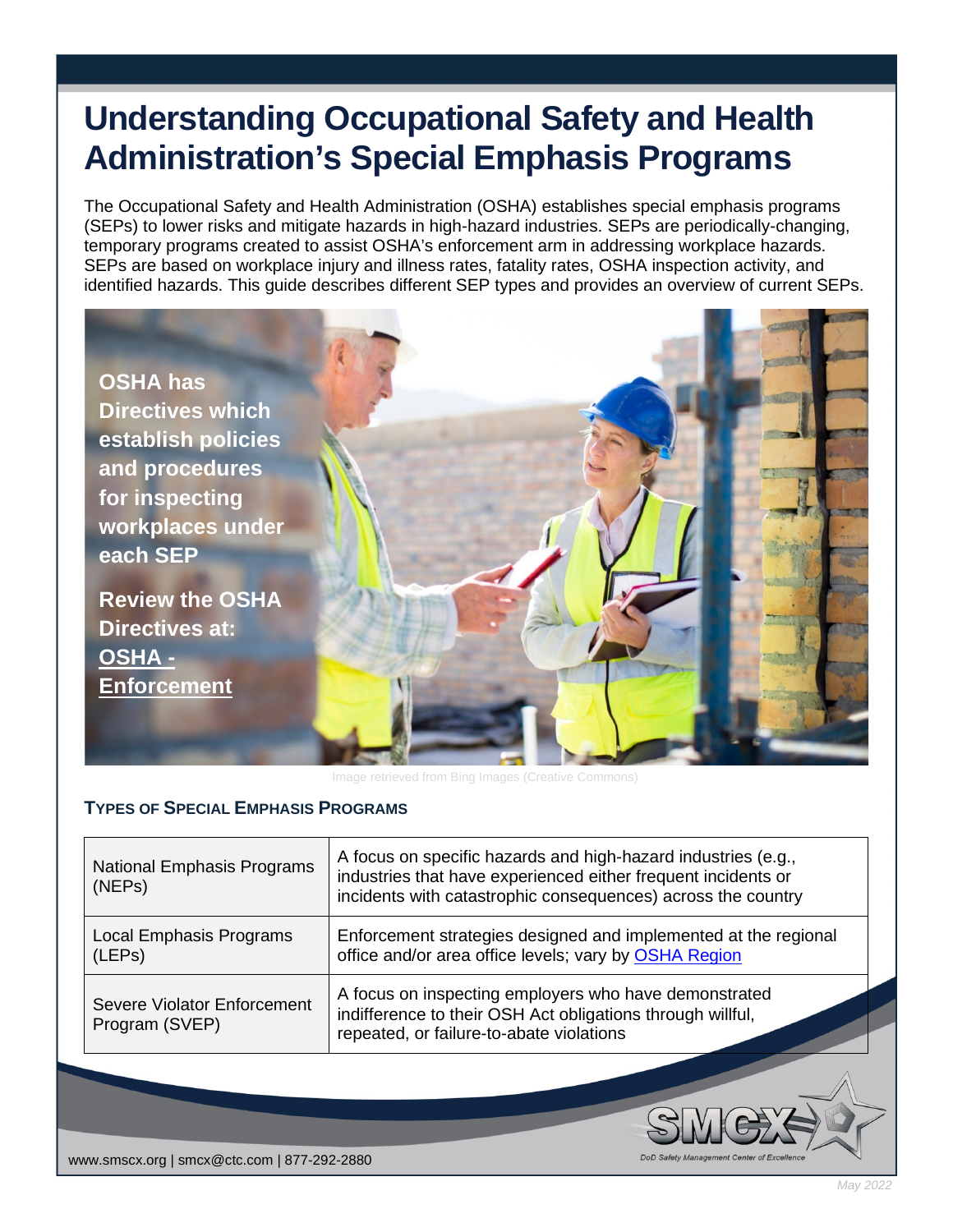### **NATIONAL EMPHASIS PROGRAMS**

NEPs apply to all states and territories where OSHA has direct jurisdiction. OSHA NEPs target either high-hazard industries or specific hazards. You need to periodically check OSHA's NEPs to look for changes and new targets applicable to your workplace practices. Visit [OSHA](https://www.osha.gov/enforcement/directives/nep) for additional information on NEPs and review the following tables for an overview of current targets.



Image retrieved from Bing Images (Creative Commons)

DoD Safety M

| <b>Industry</b>             | <b>OSHA</b><br><b>Instruction</b>                                                                          | <b>Date</b><br><b>Issued</b> | <b>Concern</b>                                                                                                                                                                                       | <b>Key Points of Emphasis</b>                                                                                                                                      |
|-----------------------------|------------------------------------------------------------------------------------------------------------|------------------------------|------------------------------------------------------------------------------------------------------------------------------------------------------------------------------------------------------|--------------------------------------------------------------------------------------------------------------------------------------------------------------------|
| Combustible<br><b>Dust</b>  | CPL 03-00-<br>$008 -$<br><b>Combustible</b><br><b>Dust NEP</b>                                             | 03/11/2008                   | May cause a deflagration<br>(e.g., sudden, rapid<br>burning), other fires, or<br>explosion                                                                                                           | Includes metal dust (e.g.,<br>aluminum, magnesium),<br>wood dust, plastic dust,<br>organic dust (e.g., flour,<br>walnut)                                           |
| Coronavirus<br>$(COVID-19)$ | DIR 2021-03<br>$(CPL 03) -$<br><b>Coronavirus</b><br>Disease 2019<br>(COVID-19)                            | 07/07/2021                   | Workers with high<br>frequency, close contact<br>exposures during the<br>pandemic; retaliation<br>against employees for<br>reporting COVID-19<br>exposure concerns                                   | Establishments with large<br>numbers of workers with<br>increased potential<br>exposure to COVID-19                                                                |
| Hazardous<br>Machinery      | CPL 03-00-<br>022 - NEP on<br><b>Amputations</b><br>Manufacturing<br><b>Industries</b>                     | 12/10/2019                   | Amputations related to the<br>control of hazardous<br>energy, general machine<br>guarding, woodworking<br>machinery, mechanical<br>power presses, and<br>mechanical power-<br>transmission apparatus | May apply to wood<br>container and pallet<br>manufacturing, sheet<br>metal work<br>manufacturing, machine<br>shops                                                 |
| Heat                        | CPL 03-00-<br>$024 -$<br><b>Outdoor and</b><br><b>Indoor Heat-</b><br><b>Related</b><br><b>Hazards NEP</b> | 04/08/2022                   | The total number of<br>heat-related fatalities may<br>be underreported and<br>improperly diagnosed -<br>increases in heat-related<br>OSHA inspections and<br>fatality investigations                 | Working outdoors in a<br>local area experiencing a<br>heat wave, or working<br>indoors near radiant heat<br>sources, such as iron and<br>steel mills and foundries |

#### **NEPs for High-Hazard Industries**

www.smscx.org | smcx@ctc.com | 877-292-2880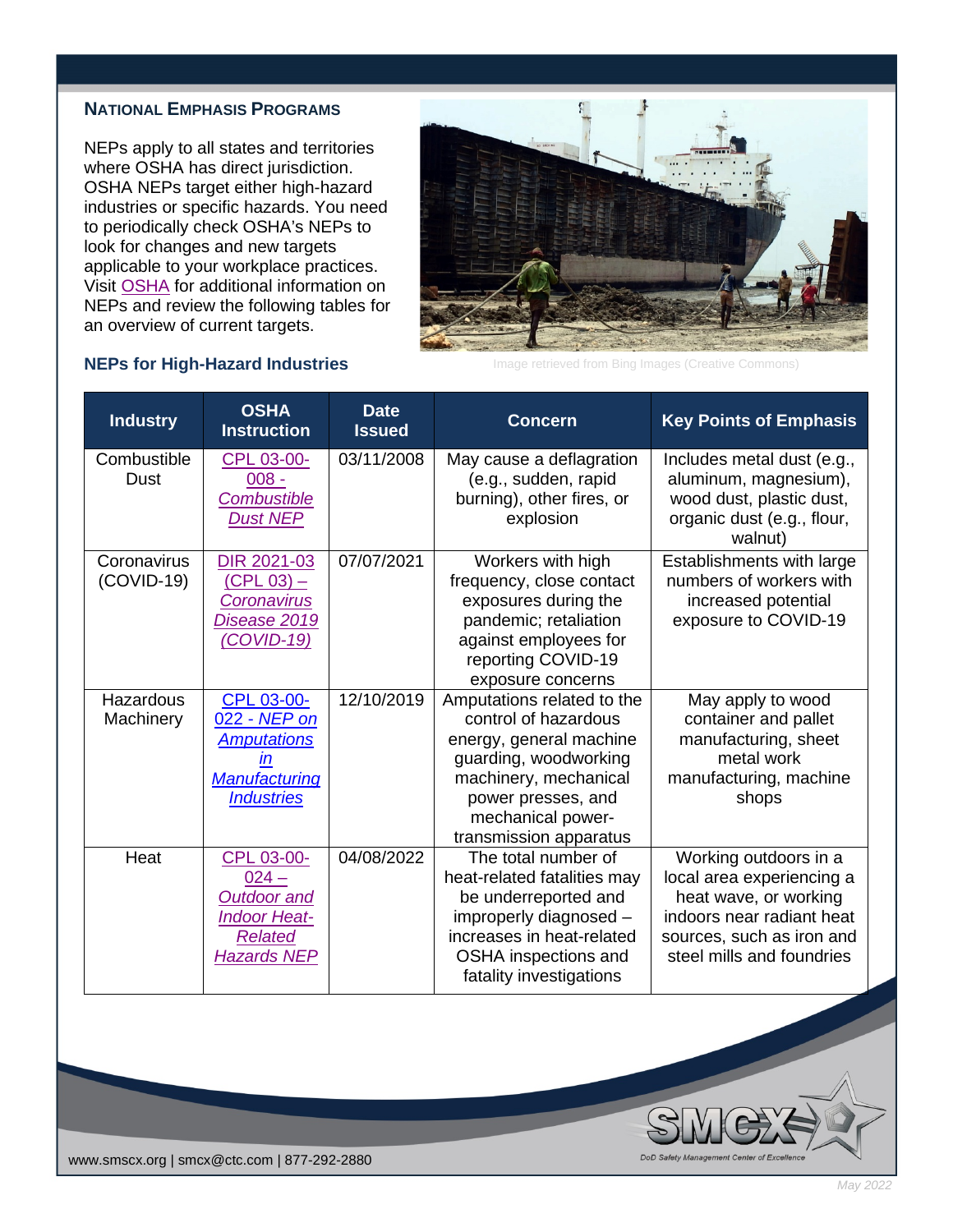| Hexavalent<br>Chromium<br>(Cr(VI))       | CPL 02-02-<br>076 - NEP for<br><b>Hexavalent</b><br><b>Chromium</b>                   | 02/23/2010 | Confirmed human<br>carcinogen with increased<br>risk of lung and nasal<br>cancer, airway/skin<br>sensitization, asthma,<br>nasal and skin<br>ulcerations, and eye<br>irritation                     | Found in dyes, paints,<br>inks, plastic, anticorrosive<br>agents (e.g., paints,<br>primers, surface<br>coatings), electroplating<br>using chromic acid, and<br>welding, brazing, and<br>cutting of stainless steel<br>or other metals |
|------------------------------------------|---------------------------------------------------------------------------------------|------------|-----------------------------------------------------------------------------------------------------------------------------------------------------------------------------------------------------|---------------------------------------------------------------------------------------------------------------------------------------------------------------------------------------------------------------------------------------|
| Lead                                     | CPL 03-00-<br>009 - NEP for<br>Lead                                                   | 08/14/2008 | A potent, systemic poison<br>affecting body systems,<br>including damage to<br>blood-forming, nervous,<br>urinary, and reproductive<br>systems                                                      | Found in paint, gasket<br>materials, lead acid<br>batteries, metal/metal<br>parts, solder, or<br>ammunition                                                                                                                           |
| Primary<br>Metal<br><b>Industries</b>    | <b>CPL 03-00-</b><br>018 - NEP for<br><b>Primary Metal</b><br><b>Industries</b>       | 10/20/2014 | Overexposure to chemical<br>and physical (e.g., heat,<br>noise) hazards                                                                                                                             | Targets foundries and<br>those manufacturing nails,<br>insulated wires/cables,<br>steel piping, copper, and<br>aluminum products                                                                                                      |
| Process<br>Safety<br>Management<br>(PSM) | CPL 03-00-<br>021 - PSM<br><b>Covered</b><br><b>Chemical</b><br><b>Facilities NEP</b> | 01/17/2017 | Catastrophic releases at<br>facilities with highly<br>hazardous chemicals in<br>amounts at, or greater<br>than, the threshold<br>quantities listed in OSHA<br>29 CFR 1910.119,<br><b>Appendix A</b> | Targets establishments<br>like ammonia that meet<br>the criteria in OSHA 29<br>CFR 1910.119                                                                                                                                           |
| Shipbreaking                             | CPL 03-00-<br>020 - OSHA's<br><b>NEP</b> on<br>Shipbreaking                           | 03/07/2016 | Hazards during<br>shipbreaking and ship<br>recycling (e.g., asbestos<br>removal, metal cutting,<br>fuel/oil removal, confined<br>space entry)                                                       | Targets U.S. Navy /Coast<br><b>Guard and Department of</b><br><b>Transportation Maritime</b><br><b>Administration vessels</b><br>under contract and<br>commercial shipbreaking                                                        |
| Silica,<br>Crystalline                   | CPL 03-00-<br>023 - NEP for<br>Respirable<br><b>Crystalline</b><br><b>Silica</b>      | 02/04/2020 | Suspected human<br>carcinogen (lung); can<br>also cause silicosis,<br>chronic obstructive<br>pulmonary disease, and<br>kidney disease                                                               | Generated during<br>abrasive sand blasting, as<br>well as cutting, sawing,<br>grinding, drilling, or<br>crushing of stone, rock,<br>concrete, brick, block, and<br>mortar                                                             |
| Trenching &<br>Excavation                | CPL 02-00-<br>161 - NEP on<br><b>Trenching</b><br>and<br><b>Excavation</b>            | 10/01/2018 | Hazards likely to cause<br>serious injuries and<br>fatalities during these<br>operations                                                                                                            | Targets construction<br>industry to ensure<br>compliance with OSHA 29<br>CFR 1926 - Subpart P,<br><b>Excavations</b>                                                                                                                  |
|                                          |                                                                                       |            |                                                                                                                                                                                                     |                                                                                                                                                                                                                                       |

www.smscx.org | smcx@ctc.com | 877-292-2880

*May 2022*

SMEX DoD Safety Management Center of Excellence